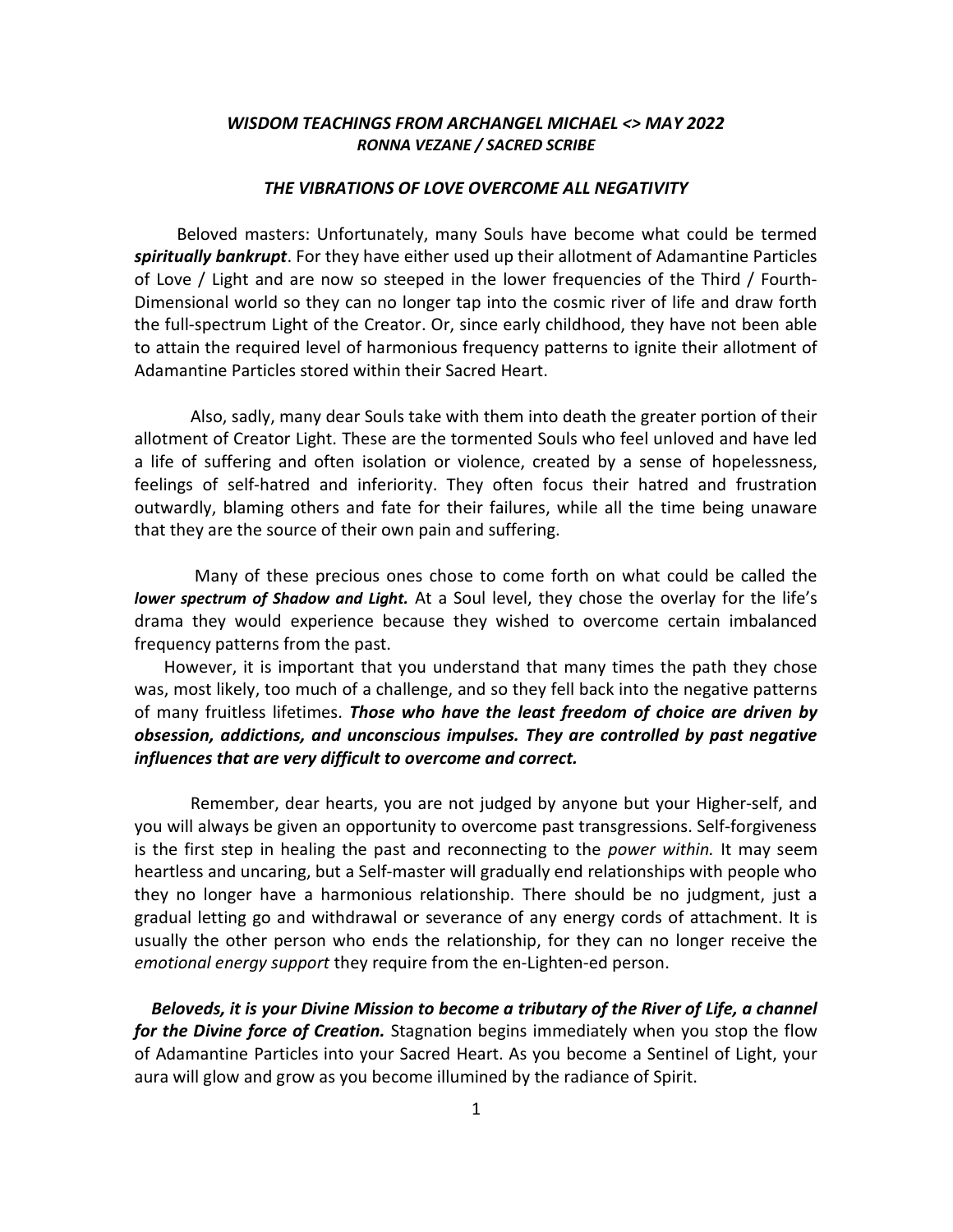You, your home, your neighborhood, city, state, province, and country all have an auric field, whether it is bright or dim. The heart and Soul of each country must be revived. When unity consciousness is lost, the spiritual life force of a country begins to wane. Remember, everything that exists has an aura. The divinity and awesome power of the Creator is in everything!

## STUDY AND MEDITATE ON THESE CONCEPTS SO THAT YOU MAY INTEGRATE THE INFORMATION AND TURN IT INTO WISDOM:

>> Never forget, you are eternal and immortal. Your physical body is a temporary temple in which God dwells. The Sacred Heart is the temple of the Soul. Therein, is the Essence of life where true love resides, and where your awareness of Infinity begins. The Diamond Core God Cell within the Sacred Heart contains the Twelve Rays of God Consciousness, which are etheric crystal prisms of refracted Light called Rays that beam forth the Essence of Creation.

 >> Death is a metamorphosis, a changing of the cloak of flesh for a cloak of Light. You have but one life and that life is *eternal*. You have assumed many roles while on your journey throughout eternity. However, you are as you were in the beginning within your Sacred Heart: a Divine child of the Supreme Creator. To become *Christed* is to realize the Divinity within, and then following, unerringly, the guidance of your God Self. In the higher realms your vessel of Light is pure, perfect, and indestructible. **Envision a** wholeness that has never been altered and has no imperfections.

>> Staying centered within the Sacred Heart maintains your connection to the higher levels of God Consciousness, and assures a steady flow of Creator Light, Love and Life. The Superconscious mind is a magnet for higher, godly truth. The desire body is a generating force within each person. You are dominated by either the ego desire body, which is controlled by the physical senses, or the spiritual, righteous, desire body that is controlled by the Higher Self. The subconscious, subjective mind is ruled by the conscious mind and past conditioning. It is programmed and reprogrammed through vibratory influences, whereby the lower, negative thought forms of the past have convinced you that you are sinful, weak, imperfect, and inferior.

>> Throughout your many past life experiences, you have created a powerful vortex of doubt, depression, fear, scarcity, and debilitating disease which led to premature death. These harmful thought forms have been repeated over and over again until they are firmly entrenched within each individual's subconscious mind, as well as within the collective conscious belief structure, until they become the accepted reality of the masses.

>> Your Sacred Mind always knows the truth and it will eventually override the misconceptions of the conscious mind, which can be reprogrammed as you strive to clear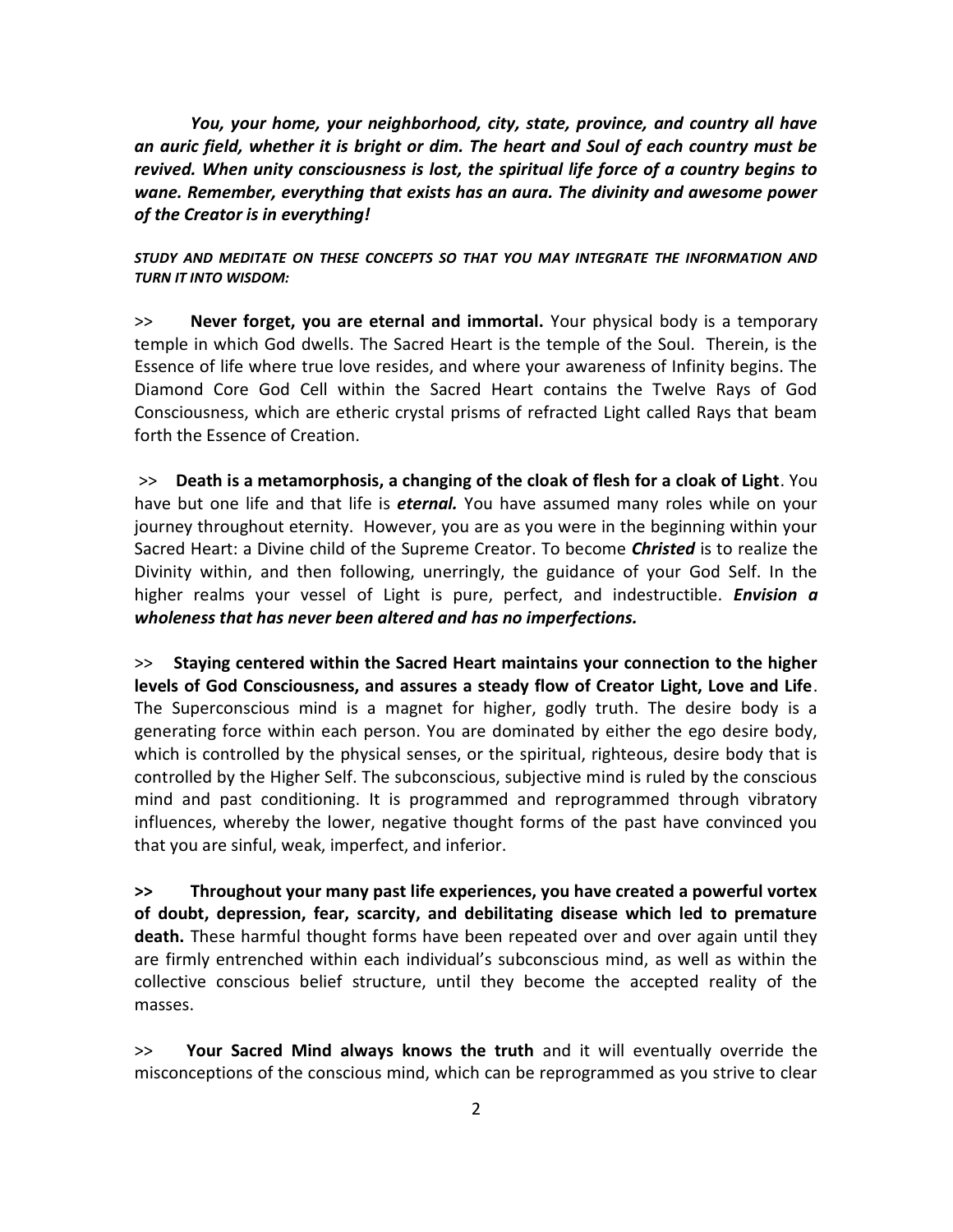the subconscious mind of negative influences. Your Sacred Mind is the direct connection to the God Mind. Moderation in all things results in equilibrium, balance, and a sense of well-being. Self-mastery leads to control of the physical emotions and the thought processes of the lower mind. A Self-master stands firmly centered within the Sacred Heart in the midst of chaos and change, holding fast to the wisdom of the Sacred Mind as it gathers strength and guidance from our Mother/Father God, an observer of the process as all illusion slowly fades away.

 >> Ascension means attaining a clearer awareness of Self and accepting the fact that you are an extension of our Mother/Father God. As you delve deeper and deeper within Self, you come to realize your intimate connection with the Creator. Once you have felt the exquisite bliss of a heart-to-heart connection with our Father/Mother God, and you are able to draw fully on the Adamantine Particles of Love/Light, your yearning for love is gradually fulfilled. Your hunger for sustenance will also be satisfied and you will be given the strength, will and determination you require to joyfully complete your earthly mission.

 >> Energy is generated through frequency patterns of attraction, rather than patterns of resistance or friction. Thoughts, words, and emotions have either a helpful or detrimental effect on the physical vessel, and also create a certain band of frequencies within your auric field and beyond. Thereby, your reality on the physical plane is created. The laws of the universe state that you must always experience that which you create. WHEN YOU ARE RADIATING THE REFINED FREQUENCIES OF LOVE ALL AROUND YOU, THE NEGATIVE FORCES WILL NOT AFFECT YOU.

My brave ones, It is vitally important that you strive to strengthen your selfdetermination and your desire for fulfillment. You must evolve from an "ego self-serving mode" to a "Soul-serving" state of consciousness. Your Soul is the part of you which is connected to the "Universal Whole." You gain compassion the hard way through pain and suffering; "ego-driven", or the easy way, through the process of reunion with your Higher Self; "Soul-inspired".

 Nothing can escape the radiation and magnetic influence of the rarified Creator Light / Adamantine Particles now permeating this Sub-universe, galaxy, solar system, the Earth, and humanity. The chakras are like electromagnetic batteries within the body. The vibrations of electromagnetic frequencies communicate to your many levels of consciousness. You must be harmonious with and attuned to the higher-vibrational cosmic teachings in order to integrate them.

 The refined frequencies of Light and sound vibrate through your blood stream, cells, organs, bones, muscles, and tissues, thereby, enriching your sense of well-being. The lower frequencies of the Third- / Fourth-Dimensional environment restrict the flow of life-giving energy and increase the density in your four lower-body systems. Your Sacred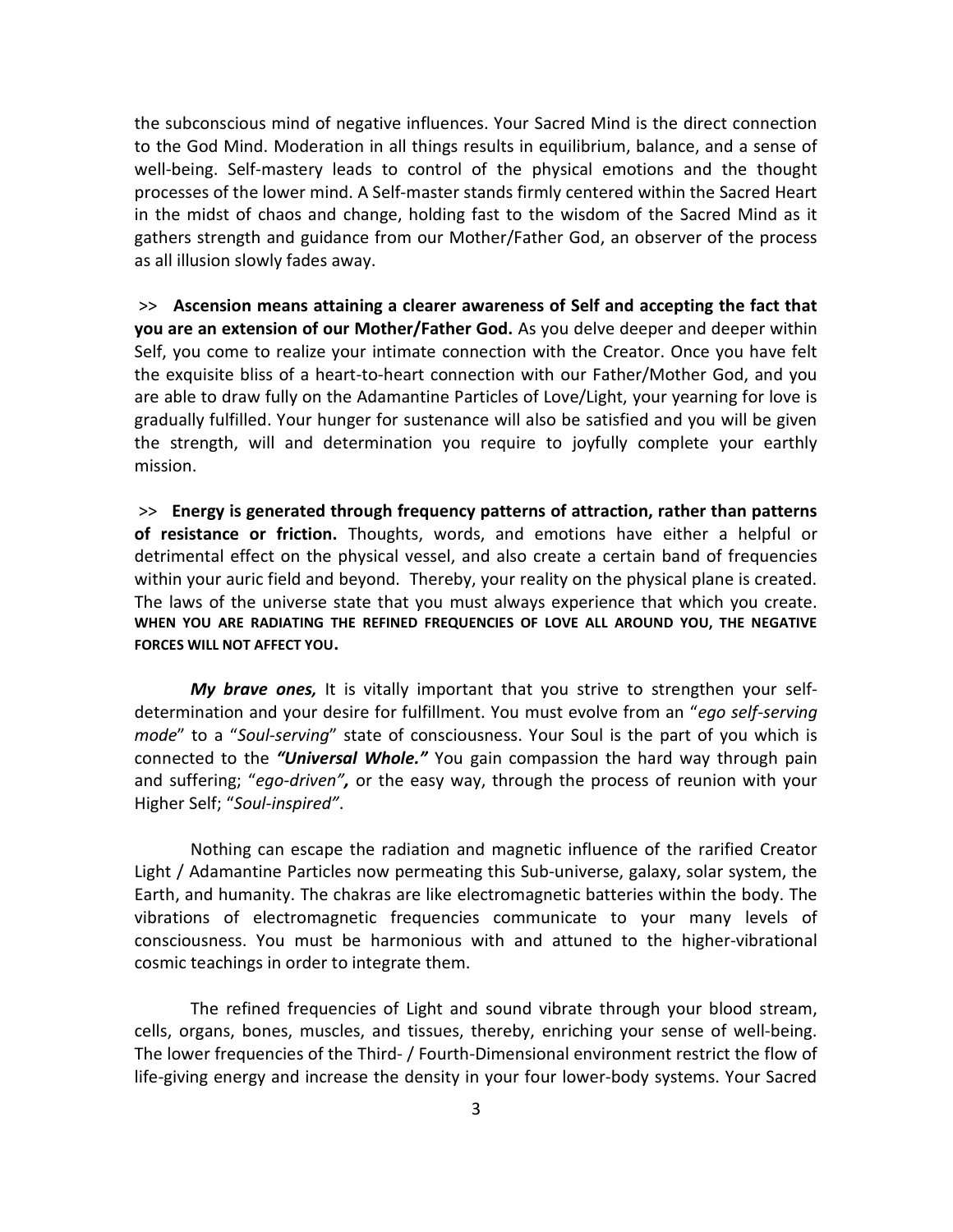Heart and Sacred Mind, along with your blood stream and Chakra Mind Centers, carry genetic encodings of your earthly lineage. And even more important, within your DNA are holograms and Memory Seed Atoms of your entire cosmic lineage and your Divine heritage.

 Beloved bearers of Light, we ask you to view each test and challenge as an opportunity to release outmoded thoughts and vibrational patterns, which no longer serve your greater good. We implore you to view your life experiences through the filters of your Sacred Heart and Sacred Mind as you draw forth the Diamond Ray Particles of Life / Light and infuse them with your love before radiating them out into the world and to humanity. Together, in our own unique way, we are all experiencing this cosmic dance of evolution. And, through our joint effort and endeavors, we shall prevail. I AM Archangel Michael. Ronna Vezane / Sacred Scribe <> \*STAR\*QUEST\* \*\* www.StarQuestMastery.com >> Subscribe to Ronna's new YouTube channel: www.youtube.com/c/StarQuestmastery AA MICHAEL'S WISDOM TEACHINGS Through RONNA VEZANE are now available in narrated form by Barry Peterson and Randall Monk. Also available are numerous video's "GEMS OF WISDOM FROM ARCHANGEL MICHAEL featuring Ronna Vezane and Randall Monk. FREE OF CHARGE \*\* OUR GIFT TO THE WORLD.

<><><><><>

| SOLAR HARMONICS * HEALING AND BALANCING THE MULTIPLE BODY ENERGY CENTERS WITH TUNING           |  |
|------------------------------------------------------------------------------------------------|--|
| FORKS ** LIGHT & SOUND AND COLOR MAGNETIC-RESONANCE ** BY RONNA VEZANE * INSPIRED BY ARCHANGEL |  |
| MICHAEL ** SOLAR HARMONIC SPECTRUM (Set of 8 tuning forks, full octave) All sets come in a     |  |
|                                                                                                |  |
|                                                                                                |  |
|                                                                                                |  |
|                                                                                                |  |
| >> OHM TUNER * OTTO TUNERS: 32 cps or 64 cps or 128 cps EACH\$60 (All Plus S&H)                |  |
| <><><><><>                                                                                     |  |

WWW.STARQUESTMASTERY.COM <> WEBINAR <> SEMINAR REPLAYS LOOKING FOR REVIEWS OF SOME OF ARCHANGEL MICHAEL'S MOST IMPORTANT TEACHINGS? WEBINAR REPLAYS <> DIGITAL DOWNLOADS <> RONNA VEZANE and RANDALL MONK UNDERSTANDING THE UNIVERSAL LAWS OF MANIFESTATION <> WEBINAR & E-BOOK <> \$19.77 BECOMING THE MASTER OF YOUR DESTINY <> \$15.00 MANAGING LIFE'S CHALLENGES WEBINAR REPLAY AND BOOK <> \$19.77 LIVING IN A FIFTH-DIMENSIONAL ENVIRONMENT WEBINAR REPLAY <> \$15.00 EXPERIENTIAL WEBINAR REPLAY: ATTAINING VIBRANT HEALTH <> LOVE DONATION <><><><><>

\*\*\* RONNA VEZANE / SACRED SCRIBE \*\* www.StarQuestMastery.com As transmitter of this article I, Ronna Herman Vezane, claim the universal copyright in the name of Archangel Michael. Personal sharing with friends, or posting on websites and in publications is permitted